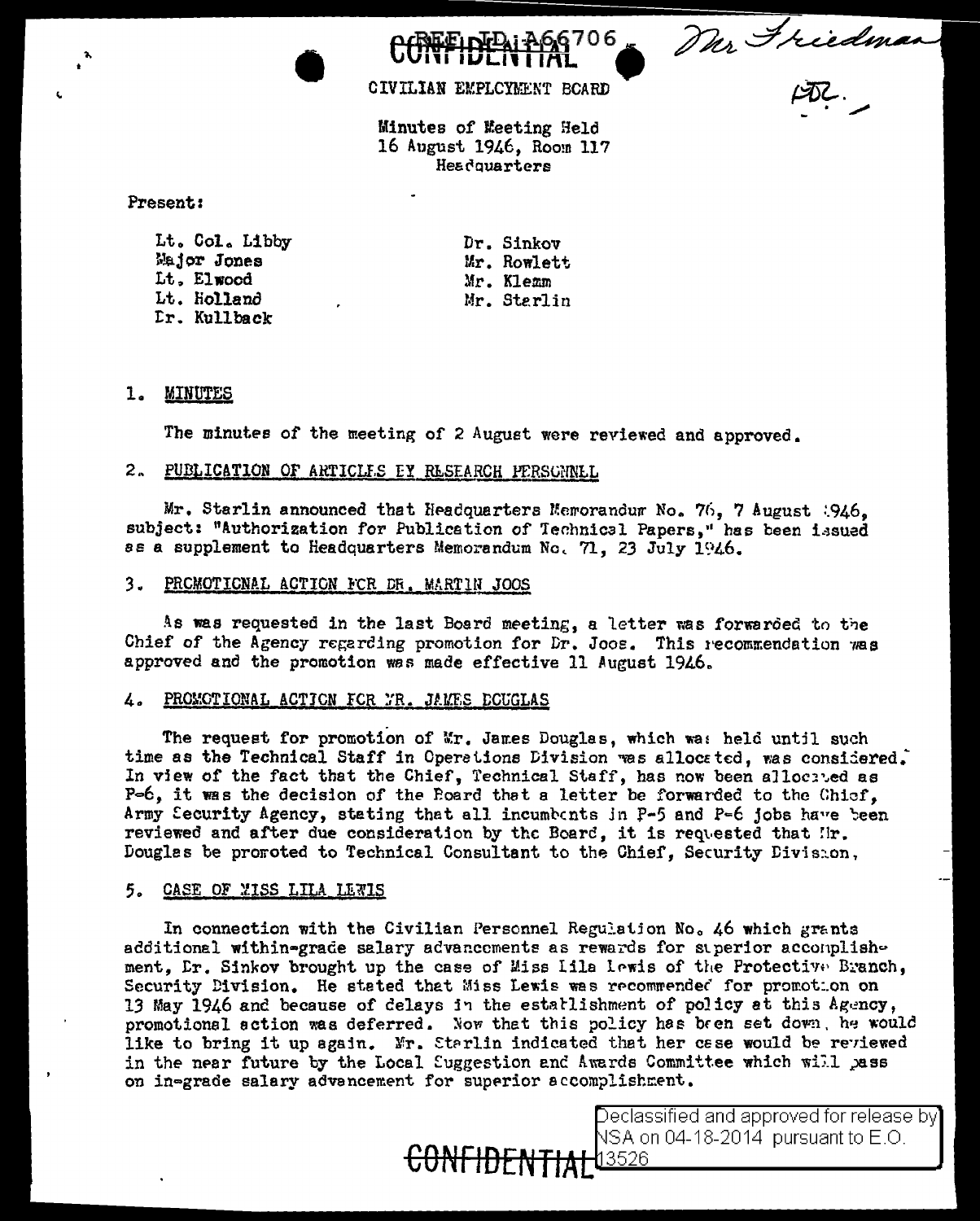REF

# 6. POSITION CLASSIFICATION

Mr. Starlin indicated that there still exists a basic confusion regarding job allocations and people incumbent in jobs. Many challenges of allocation base justification on the ability of the person on a job rather than positions themselves. He feels that if the Agency can see eye to eye on considering the relative duties and responsibility of the job rather than the merits of the incumbent of the job, we will have accomplished better understanding in regard to proper classification and wage administration. Col. Libby suggested that it is up to the individual supervisor to cisassociate the job from the man but that he did not readily know how to accomplish this. Lr. Kullback stated that the main difficulty is that the analyst does not appreciate the technical job involved and should have a little faith in what the technical people say when they are interviewed. Mr. Starlin then suggested that possibly what is needed is a tech. nical person taken from the division and trained to do the job analyses for that division. Nr. Rowlett agreed with this idea stating that he would back Mr. Starlin in obtaining more personnel in order to complete the job. The apparent difficulty in this regard is the training of these employees to be analysts and discrepancies of allocation as the analyst job is  $CAF-5$  for a trainee and  $CAF-7$ for a qualified analyst. Possitilities will be further explored, meanwhile it was generally agreed that position duties and responsibilities will be considered rather than position incumbent's ability when challenged allocations are dis $cussed.$ 

# 7. EOARL OF UNITED STATES CIVIL SLRVICE EXAMINERS

A Board of United States Civil Service Examiners will be established in the near future. This Board will include Army Security Agency, field jobs in KDW, Ft. Wyer, Message Center of Signal Corps, etc. The major concern of this Eoard will be the obtaining and retaining of personnel. Mr. Starlin, as a member of that Board, asked the opinion of those present concerning which problem they considered of primary importance -- the obtaining or retaining of personnel. After some discussion, it was agreed that Mr. Starlin meet with the Board with the primary purpose in mind of striving to retain those people who are rost desirable for the efficient operations of the Agency. This would resolve itself to getting permanent Civil Cervice appointments for employees so that both the employees and the Agency would be more assured of their continued employment.

#### ε. LWOP FOR MR. SHEPPARD

Mr. Rowlett brought up the case of Mr. Sheppard who has asked for LWOP to take sore courses at University of Wichigan. Mr. Sheppard at one time worked on the JMA development and has done some very good work along that line. He is not a language man but from a technical point of view he is a clear and profound thinker. He recently returned from Japan and was hired as a P-2 in Operations Livision where he has made some fair contributions. He recognizes his deficiencies, however, and has asked for leave to take courses in electronics and mathematics. Mr. Rowlett asked that since this is a borderline case and since we may have other cases similar to this one, the problem be consudered by the Board as a matter of policy -- whether or not Mr. Sheppard can be granted

# CONFIDENTIAL